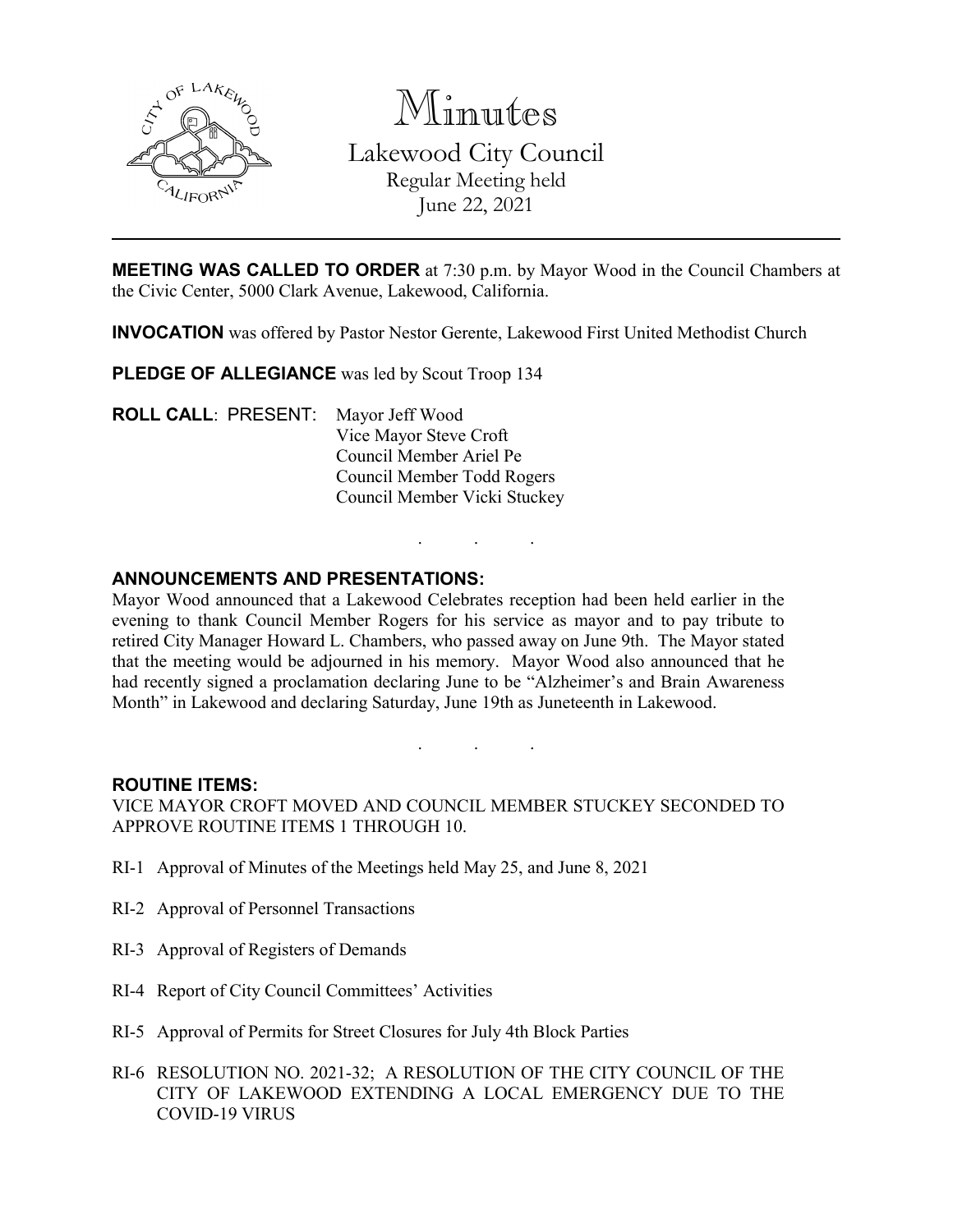City Council Minutes June 22, 2021 Page 2

#### **ROUTINE ITEMS:** - Continued

- RI-7 Approval of Monthly Report of Investment Transactions
- RI-8 Approval of Amendment to Agreement with Pacific EH&S Services, Inc. for Health and Safety Consulting Services
- RI-9 RESOLUTION NO. 2021-33; A RESOLUTION OF THE CITY COUNCIL OF THE CITY OF LAKEWOOD ADOPTING A LIST OF PROJECTS FOR FISCAL YEAR 2021-22 FUNDED BY SB 1: THE ROAD REPAIR AND ACCOUNTABILITY ACT OF 2017
- RI-10 Approval of Agreement with All City Management Services for Crossing Guard Services

UPON ROLL CALL VOTE, THE MOTION WAS APPROVED:

AYES: COUNCIL MEMBERS: Croft, Pe, Rogers, Stuckey and Wood NAYS: COUNCIL MEMBERS: None

# **1.1 • 2020 URBAN WATER MANAGEMENT PLAN UPDATE AND WATER SHORTAGE CONTINGENCY PLAN**

. . .

Jason Wen, Director of Water Resources, displayed slides and made a presentation based on the report in the agenda regarding the 2020 Urban Water Management Plan Update and the Water Shortage Contingency Plan. He stated that staff recommended that the City Council conduct a public hearing; adopt the proposed resolutions for the Urban Water Management Plan Update and Water Shortage Contingency Plan; and authorize staff to submit the adopted Plans to the State Department of Water Resources.

Mayor Wood opened the public hearing at 7:47 p.m. and called for anyone in the audience wishing to address the City Council on this matter. There was no response.

RESOLUTION NO. 2021-34; A RESOLUTION OF THE CITY COUNCIL OF THE CITY OF LAKEWOOD ADOPTING THE CITY OF LAKEWOOD 2020 URBAN WATER MANAGEMENT PLAN UPDATE

RESOLUTION NO. 2021-35; A RESOLUTION OF THE CITY COUNCIL OF THE CITY OF LAKEWOOD ADOPTING THE CITY OF LAKEWOOD WATER SHORTAGE CONTINGENCY PLAN

VICE MAYOR CROFT MOVED AND COUNCIL MEMBER PE SECONDED TO APPROVE STAFF'S RECOMMENDATIONS. UPON ROLL CALL VOTE, THE MOTION WAS APPROVED:

. . .

AYES: COUNCIL MEMBERS: Croft, Pe, Rogers, Stuckey and Wood NAYS: COUNCIL MEMBERS: None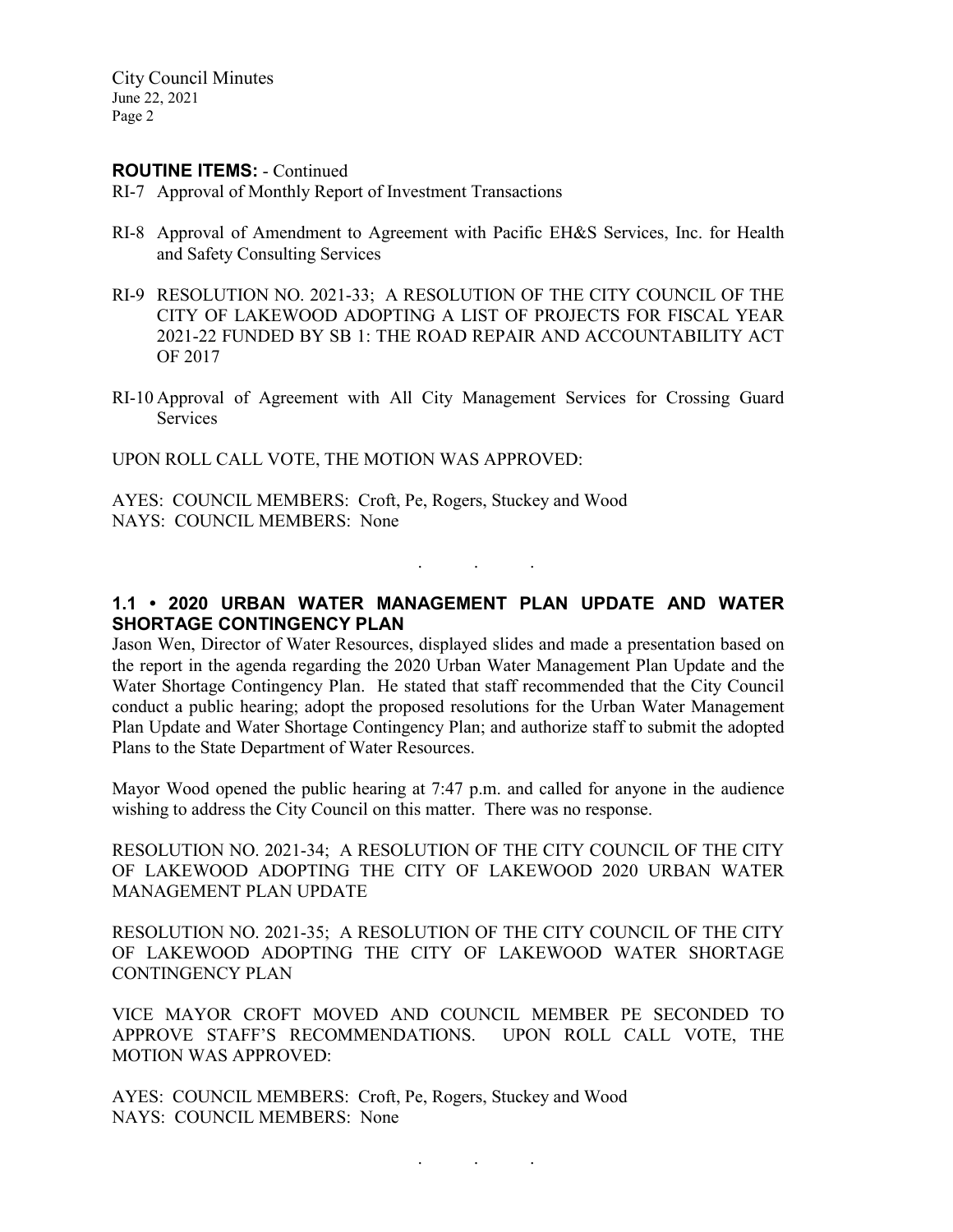## **1.2 • ADJUSTING RESIDENTIAL REFUSE RATES; AND APPROVAL OF AMENDMENT TO AGREEMENT FOR REFUSE COLLECTION WITH EDCO WASTE SERVICES**

Steve Skolnik, for the City Attorney, explained that notice had been provided for the public hearing regarding adjustments to residential refuse rates but that staff was recommending that the City Council open the public hearing and continue the item to Tuesday, July 27, 2021. He indicated that one written protest had been received in the City Clerk's office.

Mayor Wood opened the public hearing at 7:50 p.m. and called for anyone in the audience wishing to address the City Council on this matter. There was no response.

COUNCIL MEMBER STUCKEY MOVED AND VICE MAYOR CROFT SECONDED TO CONTINUE THE PUBLIC HEARING TO TUESDAY, JULY 27, 2021. UPON ROLL CALL VOTE, THE MOTION WAS APPROVED:

AYES: COUNCIL MEMBERS: Croft, Pe, Rogers, Stuckey and Wood NAYS: COUNCIL MEMBERS: None

### **1.3 • PERTAINING TO WATER RATES AND CHARGES**

Mr. Skolnik stated that staff had also recommended that the City Council open a public hearing pertaining to adjustments to water rates and continue the item to the meeting of Tuesday, July 27, 2021.

. . .

Mayor Wood opened the public hearing at 7:52 p.m. and called for anyone in the audience wishing to address the City Council on this matter. There was no response.

VICE MAYOR CROFT MOVED AND COUNCIL MEMBER PE SECONDED TO CONTINUE THE PUBLIC HEARING TO TUESDAY, JULY 27, 2021. UPON ROLL CALL VOTE, THE MOTION WAS APPROVED:

AYES: COUNCIL MEMBERS: Croft, Pe, Rogers, Stuckey and Wood NAYS: COUNCIL MEMBERS: None

## **3.1 • AGREEMENT TO PROVIDE PURCHASE AND INSTALLATION OF CATCH BASIN INSERTS AND AUTHORIZATION FOR PROJECT MANAGEMENT AND INSPECTION**

. . .

Lisa Rapp, Director of Public Works, made a presentation based on the report in the agenda pertaining to the purchase and installation of catch basin inserts and for project management and inspection services.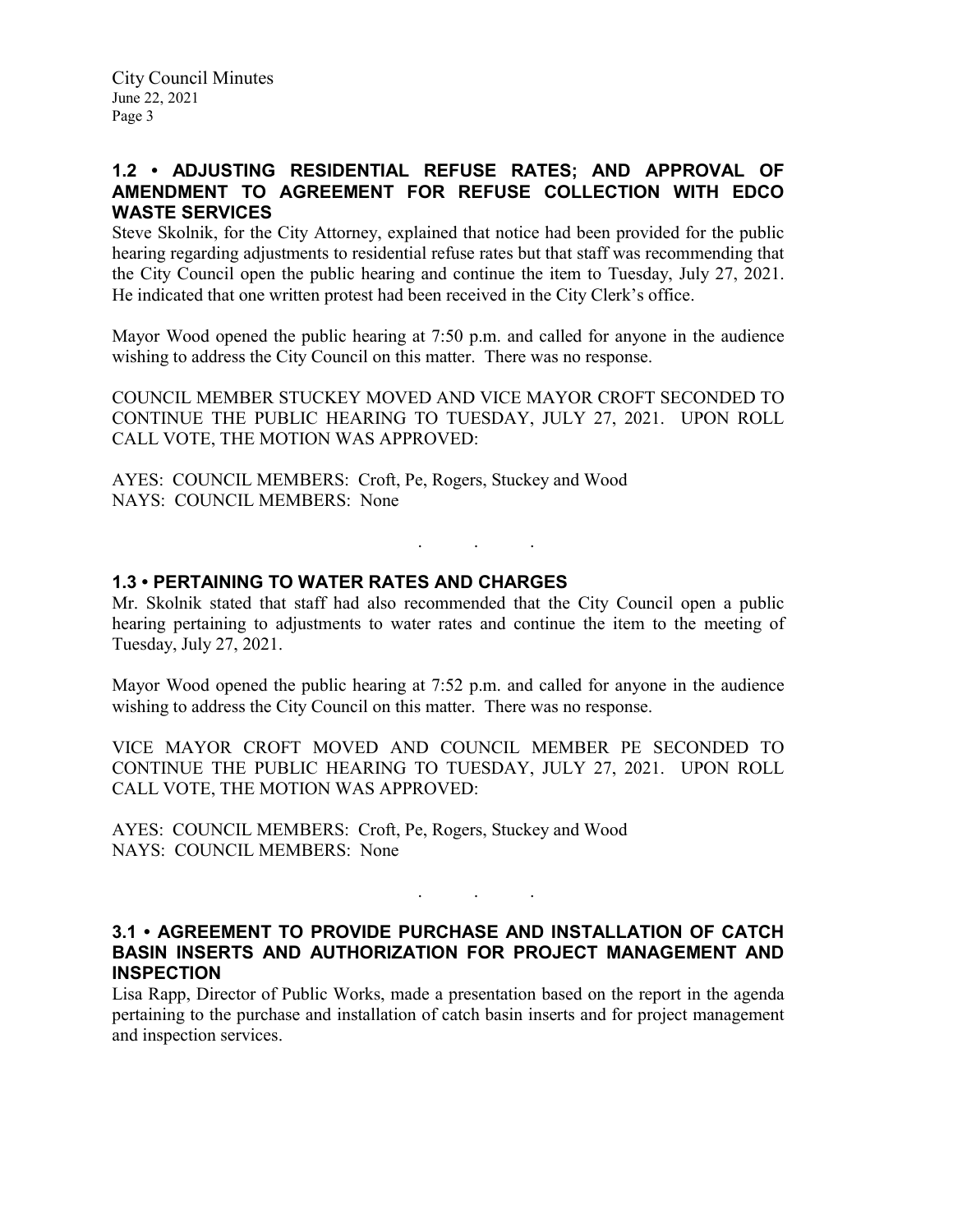City Council Minutes June 22, 2021 Page 4

#### **3.1 • PURCHASE AND INSTALLATION OF CATCH BASIN INSERTS AND AUTHORIZATION FOR PROJECT MANAGEMENT AND INSPECTION** - Continued

She concluded by stating that staff recommended that the City Council approve the amendment to the agreement with G2 Construction, Inc., in an amount not to exceed \$500,000, utilizing the terms and pricing from the County of Orange Master Agreement for purchase and installation of inserts in Lakewood catch basins; authorize Willdan Engineering to perform Project Management and Inspection under their On-call Service Provider Agreement on a time and material basis in an amount up to \$65,000; and authorize the Mayor to sign an amendment to the Cooperative Implementation Agreement with Caltrans for the Mayfair Water Capture Project in a form approved by the City Attorney.

VICE MAYOR CROFT MOVED AND COUNCIL MEMBER STUCKEY SECONDED TO APPROVE STAFF'S RECOMMENDATIONS. UPON ROLL CALL VOTE, THE MOTION WAS APPROVED:

AYES: COUNCIL MEMBERS: Croft, Pe, Rogers, Stuckey and Wood NAYS: COUNCIL MEMBERS: None

## **3.2 • RENEWAL OF AGREEMENT FOR CATERING AND CONCESSION SERVICES AT THE CENTRE**

. . .

Valarie Frost, Director of Recreation and Community Services, made a presentation based on the report in the agenda regarding renewal of the agreement with Thank Goodness It's Sofia (TGIS) Catering Services, Inc. for catering and concession services at the Centre. She stated it was staff's recommendation that the City Council approve and authorize the Mayor and the City Clerk to sign the agreement, subject to the approval as to form by the City Attorney, with TGIS Catering Services, Inc., to provide catering and concession services at The Centre for the period of July 1, 2021, through June 30, 2026.

VICE MAYOR CROFT MOVED AND COUNCIL MEMBER PE SECONDED TO APPROVE STAFF'S RECOMMENDATIONS. UPON ROLL CALL VOTE, THE MOTION WAS APPROVED:

AYES: COUNCIL MEMBERS: Croft, Pe, Rogers, Stuckey and Wood NAYS: COUNCIL MEMBERS: None

### **SUCCESSOR HOUSING ACTIONS**

1. Approval of Register of Demands VICE MAYOR CROFT MOVED AND COUNCIL MEMBER STUCKEY SECONDED TO APPROVE THE REGISTER OF DEMANDS. UPON ROLL CALL VOTE, THE MOTION WAS APPROVED:

. . .

AYES: COUNCIL MEMBERS: Croft, Pe, Rogers, Stuckey and Wood NAYS: COUNCIL MEMBERS: None

. . .